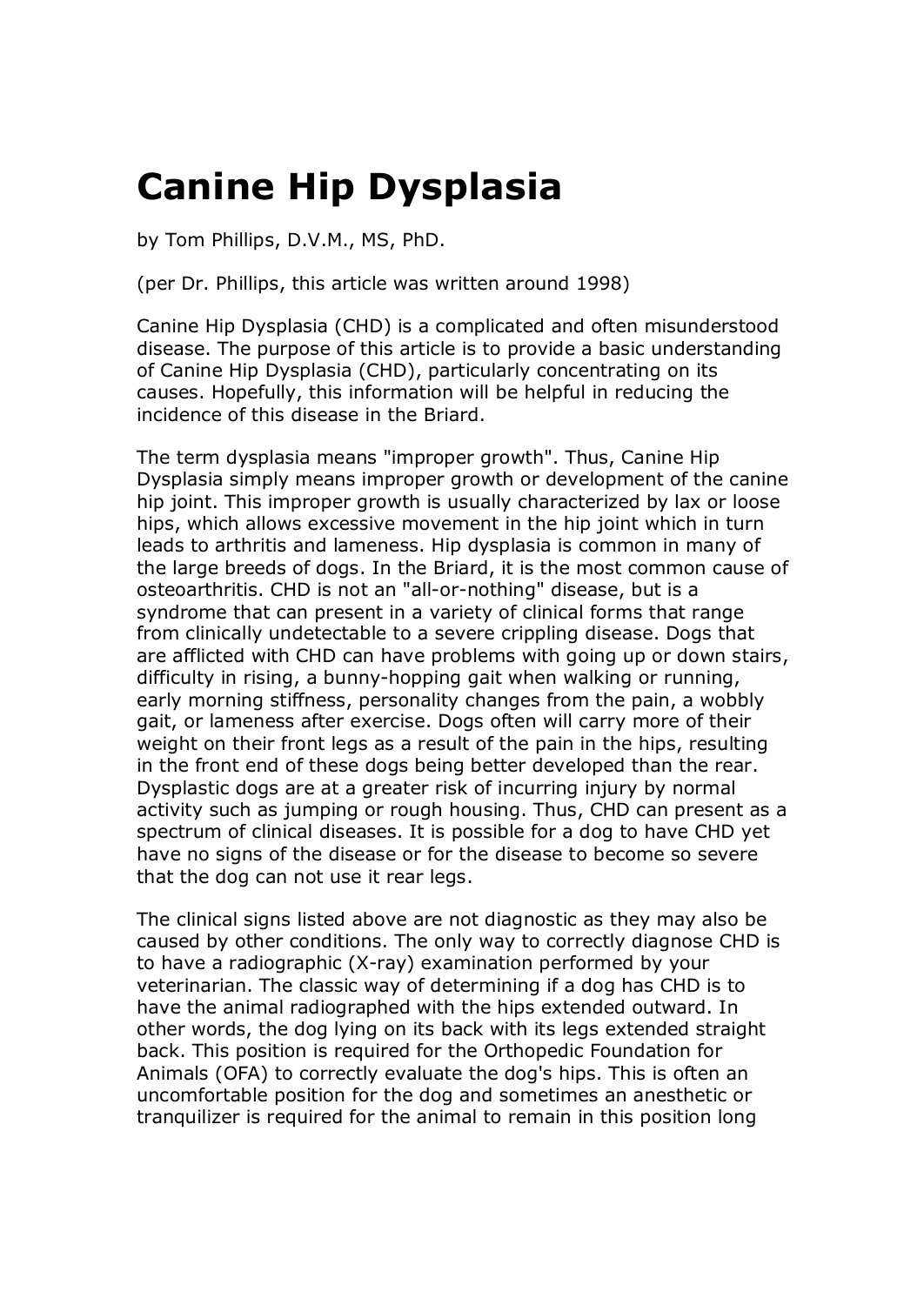enough for the radiograph to be taken. Some veterinarians believe that placing the dog under anesthesia gives a better evaluation of the hip, as the muscles around the hip joint are relaxed, while other veterinarians do not believe that the anesthetic enhances the evaluation process. OFA will evaluate hips regardless of whether an anesthetic was used or not. OFA is a non-profit organization that consists of several veterinarians specially trained to evaluate the canine hip for CHD. The OFA is the oldest and best known registry in the United States. It grades hips, as severe, moderate, fair, good, and excellent. The OFA certifies dogs as acceptable for breeding if they are over two years old and receive a passing grade (fair, good, or excellent).

PennHip is a new organization for evaluating dogs for CHD. Their technique requires that the dog be radiographically examined with the hips flexed (frog like position). They also require that the animal must be anesthetized during the procedure. One of the advantages of PennHip evaluation over OFA is that animals as young as 16 weeks can be evaluated. Currently, there is no prevailing evidence as to which system is better. There are only a few veterinarians that advocate the PennHip system, but it does appear to be gaining in popularity.

As with people, dogs appear to differ in their ability to adapt to a disease. Some dogs may have severe radiographic evidence of the disease and show little in the way of clinical signs, while others may only have mild radiographic changes yet show severe clinical disease. This may be due to differences in the ability of individual dogs to adapt to the presence of chronic pain. If a dog develops CHD it is not necessarily a death sentence as most cases, with the exception of the severest forms, symptoms can be relieved by the use of pain medication. However, even in its mildest forms this disease may limit the canine athlete from attaining his full potential.

Both heredity and environmental factors are important in the development of CHD. CHD has an estimated inheritability that ranges from 0.2 to 0.6, with 0.0 being non-inherited condition and 1.0 meaning that a condition is completely under genetic control. Thus, demonstrating that CHD is a condition where both the environment and the genetics of the dog play a role in the development of this disease.

The interaction between the dog's genetic makeup and environment determine whether an individual dog will develop CHD. The genetics of the dog, to a large part, determine if a given dog has the potential to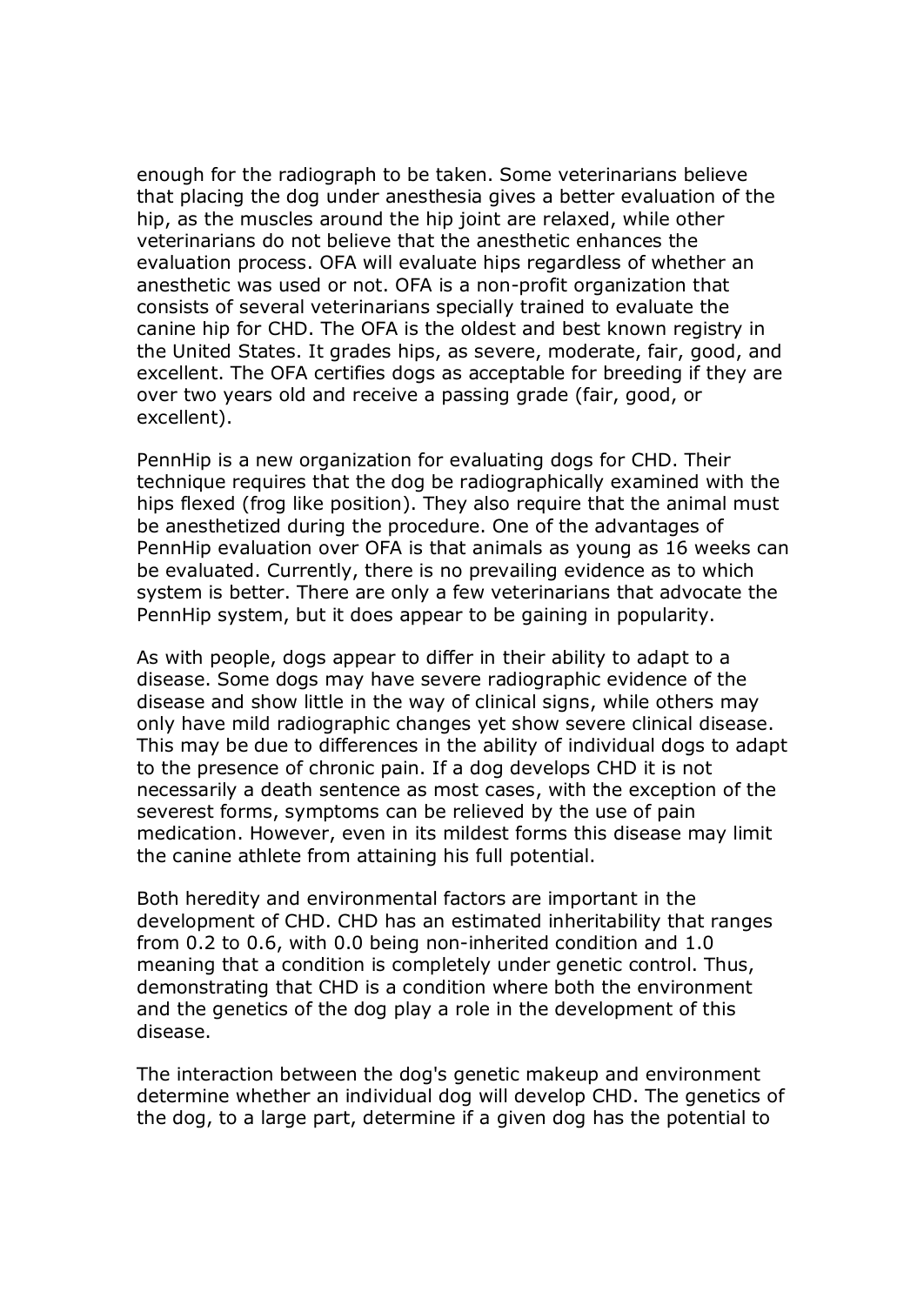allow the environmental factors to act in such a way that CHD is produced. However, even dogs that are not genetically predisposed to develop CHD can contract the disease if they are pushed too hard when young by hyper-nutrition and excessive exercise.

During puppy hood, diets that are low in protein combined with low activity levels markedly reduced the severity of CHD in animals that were genetically predisposed to developing this condition. However, even dogs that are not at a genetic risk of developing CHD, if exercised too strongly early in life and/or are fed diets that are too high in calories and protein can develop CHD, since hyper-nutrition and excessive exercise may interfere with proper joint growth and development. Thus, it is best to prevent a puppy from jumping or undergoing sustained exercise until at least a year old. Also, the premium dog foods that are so often recommended may also contribute to CHD development by increasing the growth rate. A protein percentage of 22% (dry food) is generally all that is required for normal growth. However, we all want our dogs to reach their full potential, so premium dog foods are often fed. Here in lies the problem - consider this information as food for thought (sorry).

In addition to the environmental influences that confound our understanding of CHD, the genetics of this condition are very complicated and not completely understood. CHD is inherited as a polygenetic trait. In other words, many genes are involved. This makes sense when we consider that that the hip joint is composed not only of bone but also of muscles, tendons, ligaments, and a joint capsule which together hold the bones in the proper position for a normally functioning hip. Coordinating all of these parts into a normal functioning joint requires many different genes. But it is even more complicated, if we consider that this joint during the first year of life is continuing to change and adjust to the tremendous growth of the dog. If the parts of the joint grow at different rates or are out of synchrony with each other, then this will lead to a joint that is loose which predisposes the dog to develop CHD. Additionally, other seemingly unrelated factors such as rear leg angulation could also exacerbate or alleviate CHD. Dogs that have straight rear legs have less shock absorption, while well angulated dogs would not transmit as much of the movement stress to the hip joint, as more of the trauma is absorbed by the hock and knee. When all other factors are equal, the dog with well angulated rear legs is less likely to develop CHD than a dog with straight rear legs. Thus, it is easy to see that the genetic control of CHD is complicated and difficult to understand.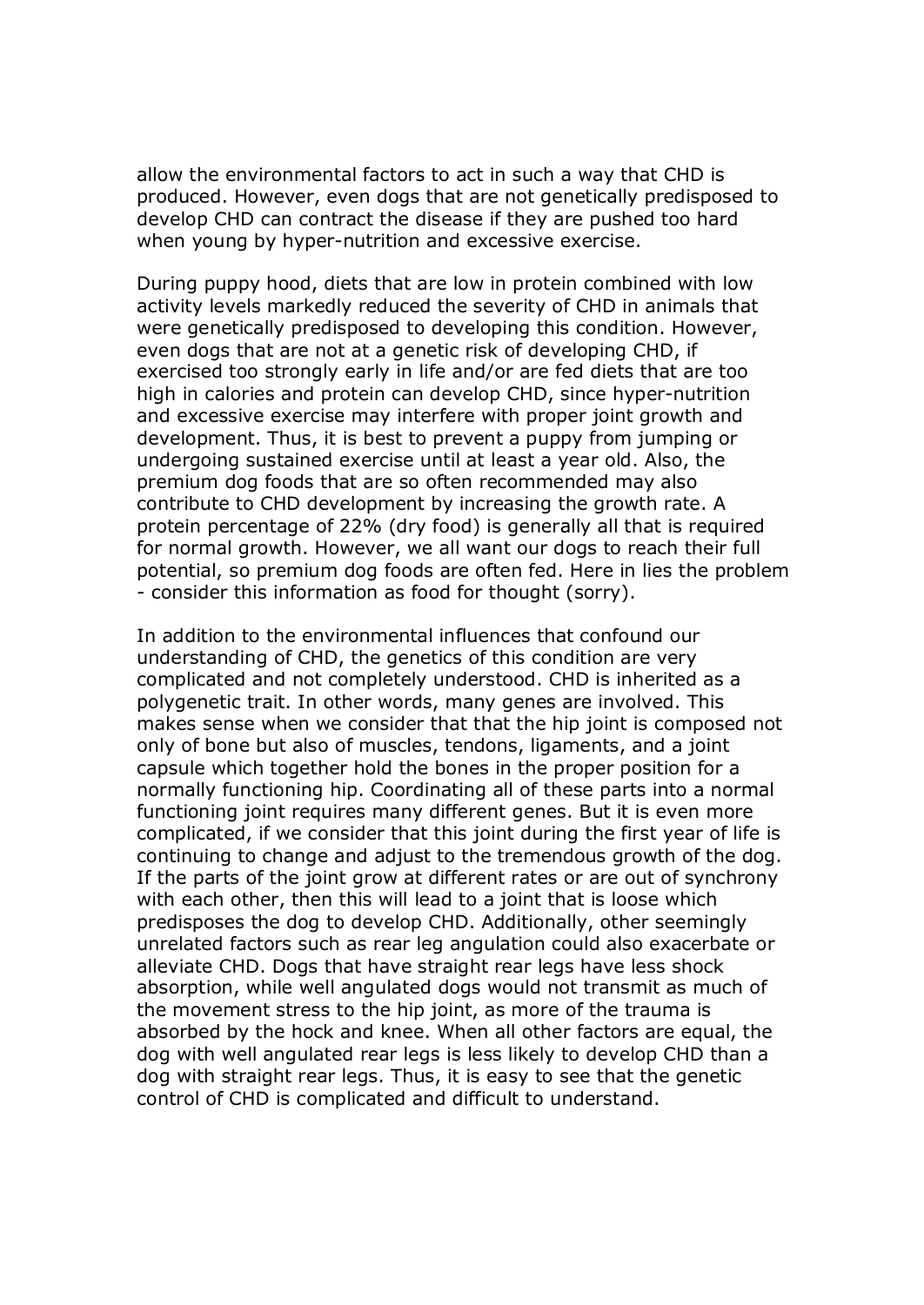Currently the reported incidence of CHD in Briards in the U.S.A. is about 17%. However, in reality the incidence may well be twice that percentage. The incidence of CHD is reported by the OFA, and represents only those radiographs (X-rays) that are submitted to OFA for evaluation. It has been demonstrated, in other breeds, that many of the radiographs that are taken for evaluation are never submitted to OFA. It is believed that this occurs because the radiographs of animals that have little or no chance of being certified are not sent to OFA for evaluation. Thus, there is a pre-selection by both the veterinarian that takes the radiographs and the dog's owner, so that only those animals with the best hips are evaluated. It is very likely that the above figure is an under estimate of the prevailing problem in the breed.

Selective breeding is the only way we can reduced the incidence of CHD in the Briard. However, knowing which animals to breed is not a simple question. Both environmental factors and genetics determine whether an individual dog will develop CHD. Genetics alone is not the only cause of CHD. Therefore we will never be able to completely eliminate CHD from the breed by selective breeding. However, we can realistically reduce the incidence of CHD through appropriately selecting the correct dogs to breed. Obviously a dysplastic dog should not be bred even if there is reason to think that environmental factors may have contributed to the animal developing CHD, such as trauma to the rear end when the dog was young. In such an animal, it is impossible to determine the exact role genetics played in CHD development, and it is far too easy to make excuses for breeding a dysplastic animal once one starts down this road. Thus, only breed animals that do not have CHD and all should be fine - right? Unfortunately this is not the case. The polygenetic control of the hip joint structure greatly complicates the situation. It is entirely possible for a dog with an OFA rating of excellent to produce puppies that develop CHD. How can this occur?

Without going too deeply into the genetics, some basic genetic background is needed to explain how an OFA certified animal can produce off-spring that develop CHD. The following is a gross over simplification of the genetics of the CHD; but does provide a framework for understanding a problem with multiple gene control over a single trait. Dogs have two copies of each gene that controls CHD (the total number of genes that control or contribute to the development of CHD is unknown; but it is believed that many are involved). They get one gene from their mother and the other from their father. Some of the "good genes" can mask the presence of a "bad gene". In other words some of the "good genes" are dominant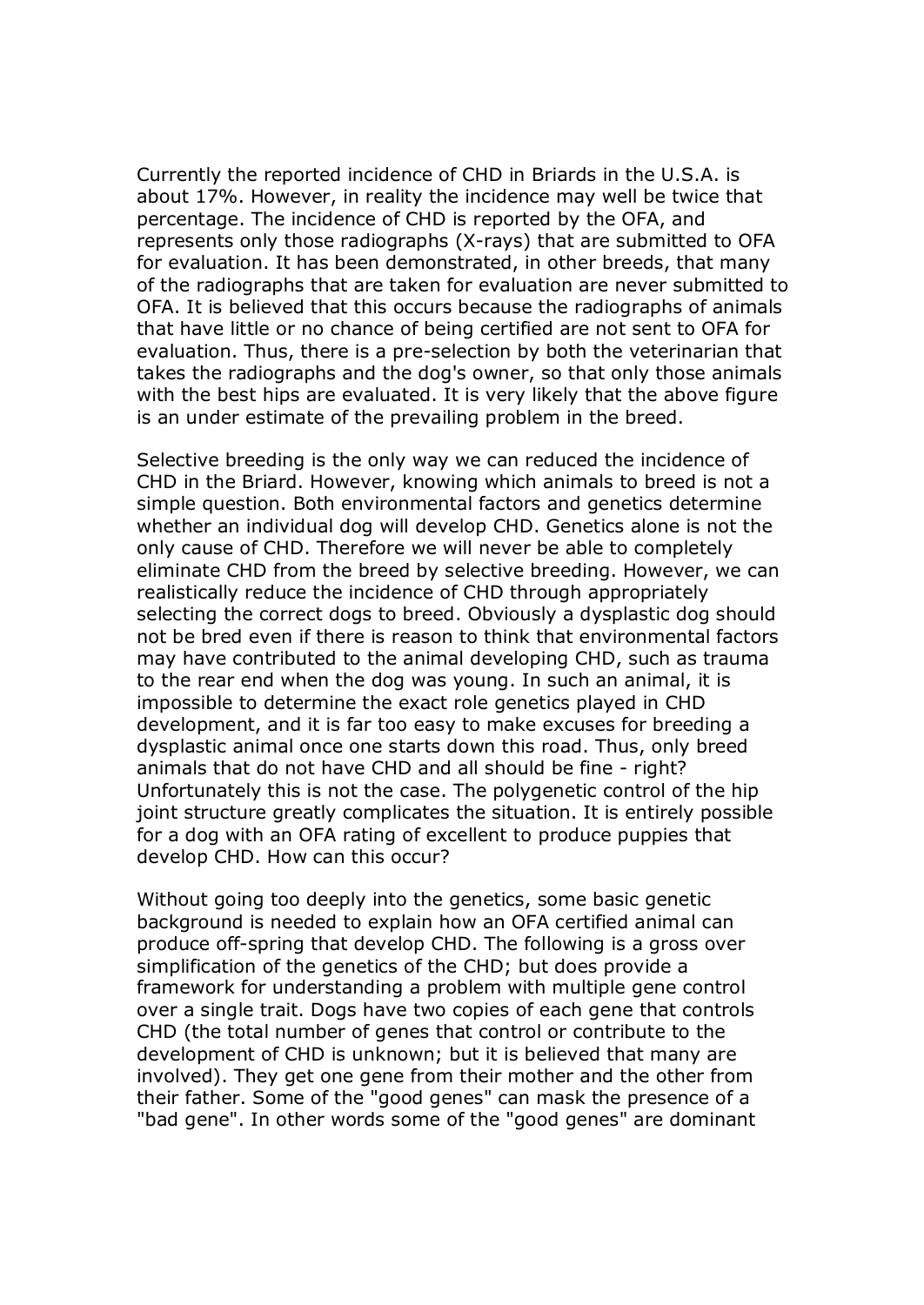over the recessive "bad genes". Thus, the physical expression of the "good genes" will be result in good hips, even though the animal is carrying a number of hidden (recessive) "bad genes". When the sperm or egg is formed the two copies of each gene are separated so that sperm and the egg end up with only one copy of each gene. In a case where an animal had a copy of one good gene and one copy of the bad gene, 50% of the eggs or sperm would get the "good gene" and 50% will get the "bad gene". Now recall that many genes are involved in the development of CHD, so this separation occurs for each of the genes that control hip joint development. Thus, a very few of the eggs and sperm will get all of the "good genes" and a very few will get all of the "bad genes" but most will get a mixture of both "good" and "bad" genes that control CHD. The outcome of a particular mating will be determined by the match up between the genetic make -up of the parents. If the bad recessive genes line up incorrectly then more of the puppies could have hip dysplasia. However, if the good dominate genes line up well then many of the pups will have good hips, but may still carry the hidden bad genes. Complicating the situation even further is that some genes may be good when combined with one set of genes and bad when combined with different set of genes. It is also possible for some genes to have a greater or lesser influence on CHD than others, adding to the complexity of the problem. Thus, one can see that the genetics of CHD is **very complicated**.

Some puppies will have the same genetic combination as the parents. Some may have a more desirable genetic make-up than either parent; and others may have a less desirable genotype. Predictions of a specific CHD outcome from a particular mating is currently very difficult if not impossible.

However, it is OFA's opinion, that a dog with fair hips and less than 25% of its littermates exhibiting dysplasia is a better breeding prospect than a dog with excellent hips having more than 25% of its brothers and sisters affected by hip dysplasia. In other words, less of the bad genes are likely to be present where a smaller percentage of the littermates have CHD. Ideally, we would want to achieve a homogeneous gene pool composition where the dogs carry two copies of the good genes for each gene that controls CHD. In other words eliminate the bad hidden (recessive) genes from the pool. This could be achieved by careful line breeding, making good hips part of that line's type. However, to accomplish this it is important to look beyond the individual animals of the proposed mating and consider the OFA status of the littermates as well as other relatives on both sides of the mating before proceeding. It is also important to point out that a good